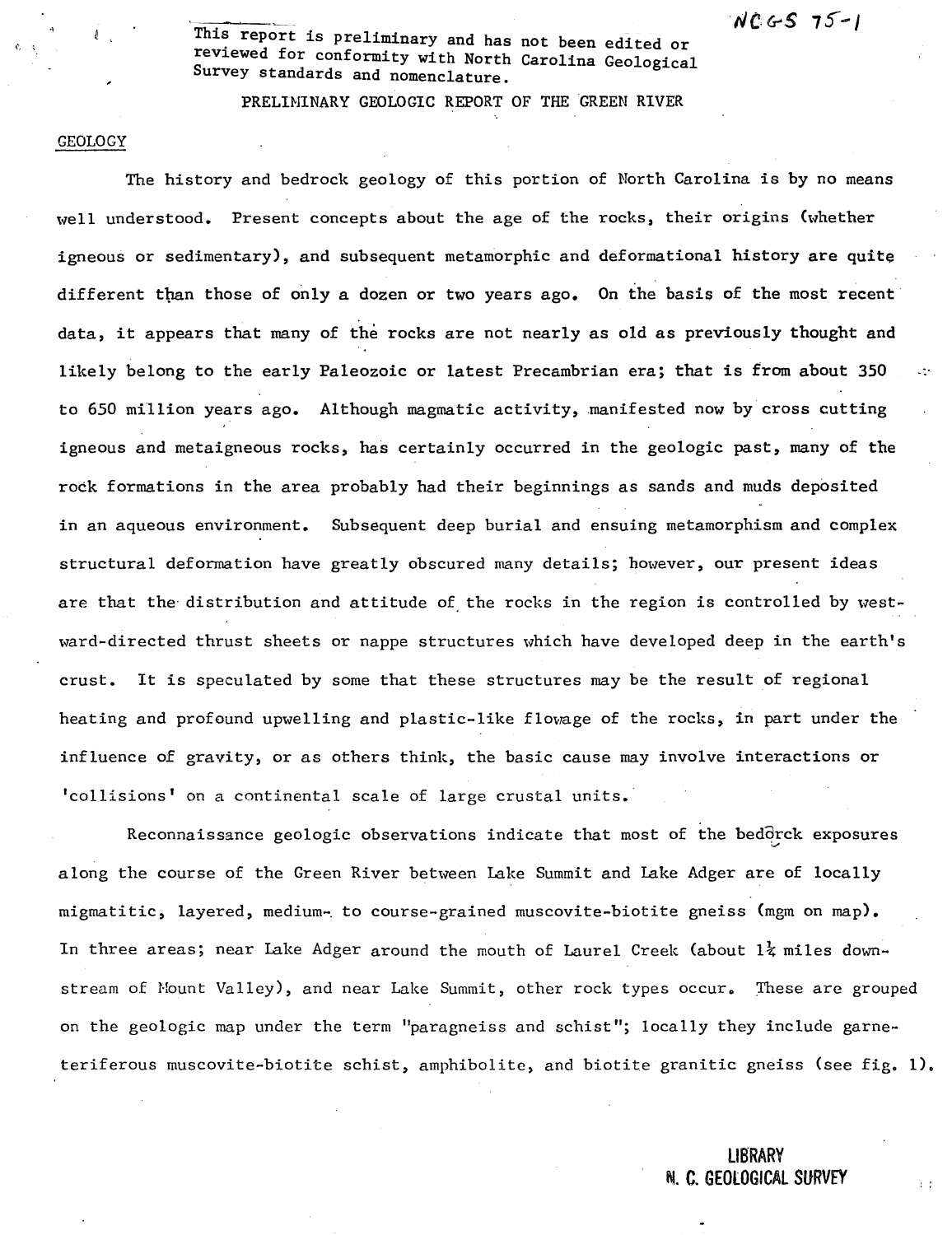Although there are numerous and complex small-scale tetonic structures within the rocks themselves, scattered observations and extrapolation from other areas of the Piedmont suggest that the paragneiss and schist unit constitutes part of a thrust sheet called the Walhalla nappe and the layered migmatitic gneiss constitutes part of the Six. Mile nappe. $<sup>1</sup>$ </sup>

In cross section (see fig. 2) rocks of the Six Mile nappe overlie those of the Walhalla nappe along an undulating fault contact. Locally this contact is well exposed at the mouth of Laurel Creek where garnetiferous mica schist at the base of the Six Mile  $\ddots$ nappe overlies the mica gneiss of the Walhalla nappe. It should be mentioned that : although in the geologic past there have been widespread major earth movements, the evidence is that these structures have long been inactive and their presence does not at all imply or constitute any exceptional earthquake hazards.

## GEMORPHOLOGY

The boundary between two of the major physiographic provinces of North America crosses the Green River in western Polk County. To the west is the Blue Ridge; to the east is the low-lying Piedmont. The boundary, by definition, is at the base of the mountains; locally it occurs between about 1000 and 1200 feet elevation.

Rising from this elevation to the crest of the mountains is the Blue Ridge front, a steep, rugged escarpment with nearly 2000 feet of relief in the vicinity of Green River. This escarpment provides the setting for a zone of intense erosional activity as oceanbound streams cascade down from the Blue Ridge creating indentations and deep gorges along the front.

Although several plausible theories have been advanced to explain just why there is so abrupt a change between the two provinces, the question is still far from settled.

 $1$ The names "Walhalla nappe and Six Mile nappe" are taken from the original works of Hatcher and Griffin (1969) in South Carolina; esistence of similar nappe structures in North Carolina is shown by the detailed work of Lemmon and Dunn (1973).

I'

-2-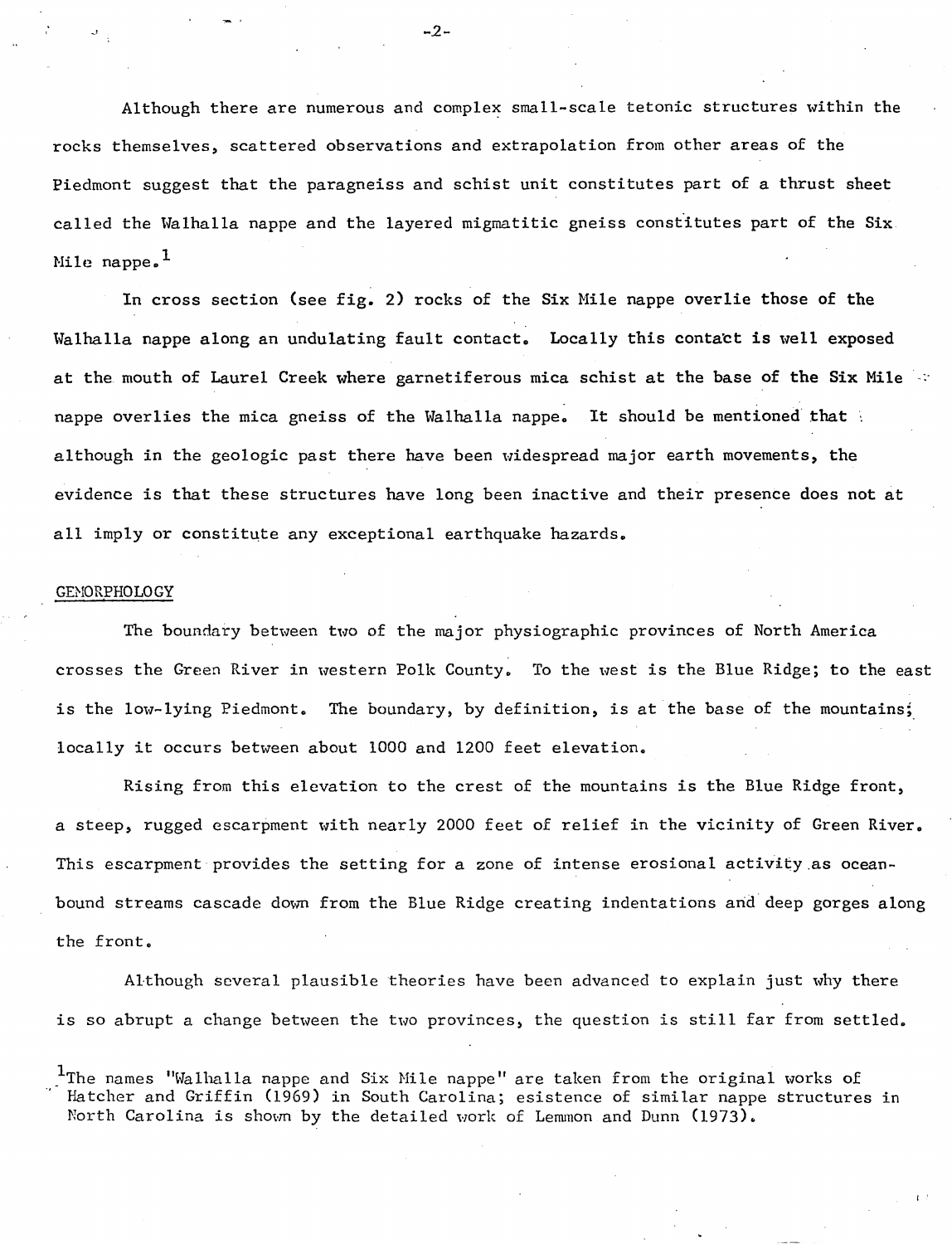It is clear, however, that through the action of mass wasting, headward erosion, downcutting, lateral planation, and stream capture, the Piedmont surface is now enlarging westward as the Blue Ridge becomes dissected and'consumed by these vigorous erosional processes.

Between Lake Summit in the Blue Ridge and Lake Adger in the Piedmont, the Green River falls more than 1000 feet as it flows through a narrow, gorge-like canyon. In this stretch the channel has three distince segments:.

- 1) From Lake Summit northeastward to the mouth of the Hungry River,
- 2) From the mouth of the Hungry River southeastward for about 2 miles to around elevation  $1060$ .
- 3) From elevation 1060 northeastward to Lake Adger.

We can logically speculate that these three stretches were, in the geologic past, parts of two different drainage systems with the first two segments forming small tribu-' taries to a major river, perhaps the ancestral French Broad, which flowed westward through the Blue Ridge and ultimately to the Gulf of Mexico. The third segment may have been the headwaters of a tributary to a major east-flowing, Atlantic-bound river. Tnis .general situation existed perhaps as much as 150 million years ago. As time progressed, one can envision that the Atlantic-bound streams were able to erode headward and capture part of the west-flowing drainage. This action would necessarily have enhanced the erosive power of the capturing stream at the expense of its victim. Through this and related processes, the present day drainage network may have been developed; in the .future we may anticipate further adjustments in the stream pattern as the Green River and its tributaries continue extending their influence into the Blue Ridge Province.

#### MINERAL RESOURCES

At present, there is no mining activity along the Green River between Lake Summit and Lake Adger, nor is there any reason to anticipate any important mineral discoveries

: :

~3-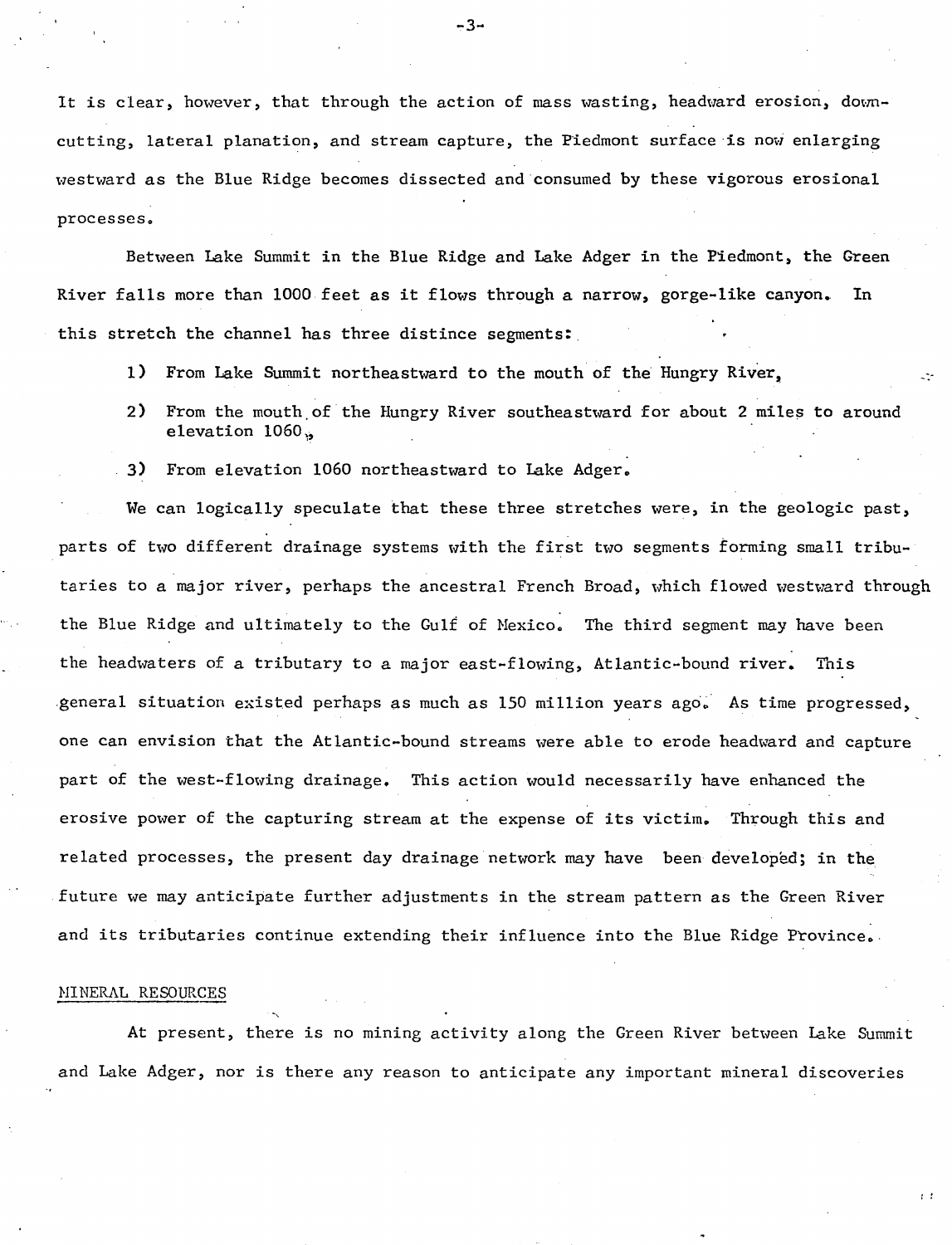in the vicinity.

Along the north shores of Lake Summit there are several areas which were once mined for zircon and later feldspar; however, none of these deposits are known to be within the study area.

## REFERENCES CITED

Hatcher, R. D. and Griffin, V. S., 1969, A Guide to the Geology of Northwestern South Carolina: South Carolina Division of Geology, Geologic Notes, v. 13, p. 86-147

Lemmon, R. E. and Dunn, D. E., 1973, Geologic Map of the Bat Cave Quadrangle, North Carolina: North Carolina Department of Natural and Economic Resources, Mineral Resources Section, GM 202-NE, scale 1:24,000

> Carl E. Merschat Leonard S. Wiener Geologists, Mineral Resources Section

April, 1975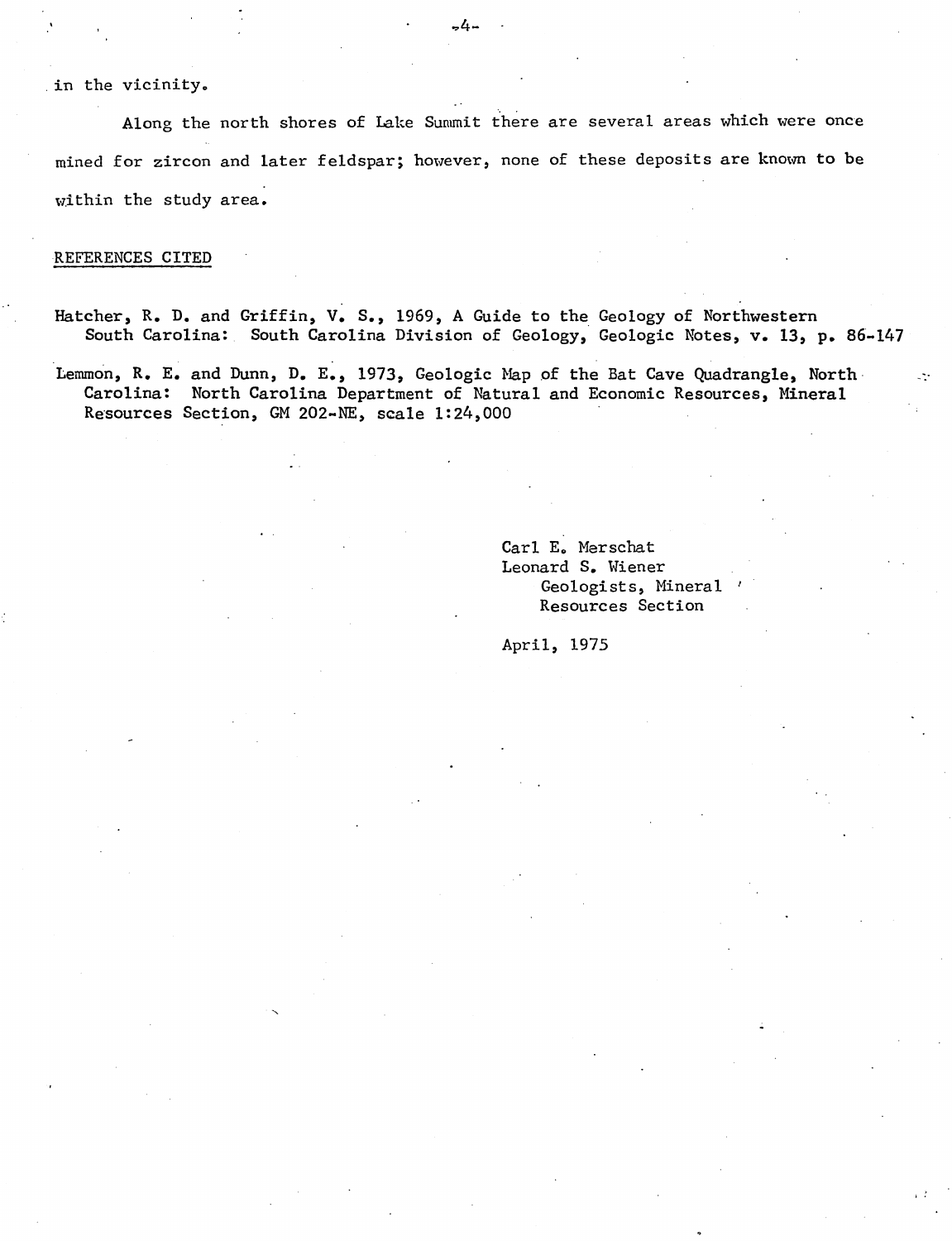# **EXPLANATION**

 $cqm$ 

bgd

pgs

mgm

 $P_{L}$   $\begin{array}{c} 1 & 0 \\ 0 & 0 \\ 0 & 0 \\ 0 & 1 \end{array}$ 

apper precambrian

Lower Palcozol

Ceesars Head Quartz Monzonite, intrusive, massive gneissic biotite-quartz monzonite and granodiorite, medium-to coarsegrained, variably equigranular to porphyritic.

Biotite-hornblende granodiorite, intrusive, medium-grained. mesocratic granodiorite and tonalite, weakly foliated; composition varied, mostly biotite rich but commonly also contains hornblende.

Paragneiss and schist, composed of interlayered garnetiferousmuscovite-biotite schist, amphibolite, and biotite granitic gneiss.

Migmatitie, layered, medium-to coarse-grained, muscovitebiotite gneiss. Locally migmatitic.

. All contacts are approximately located.

All fault contacts are approximately located.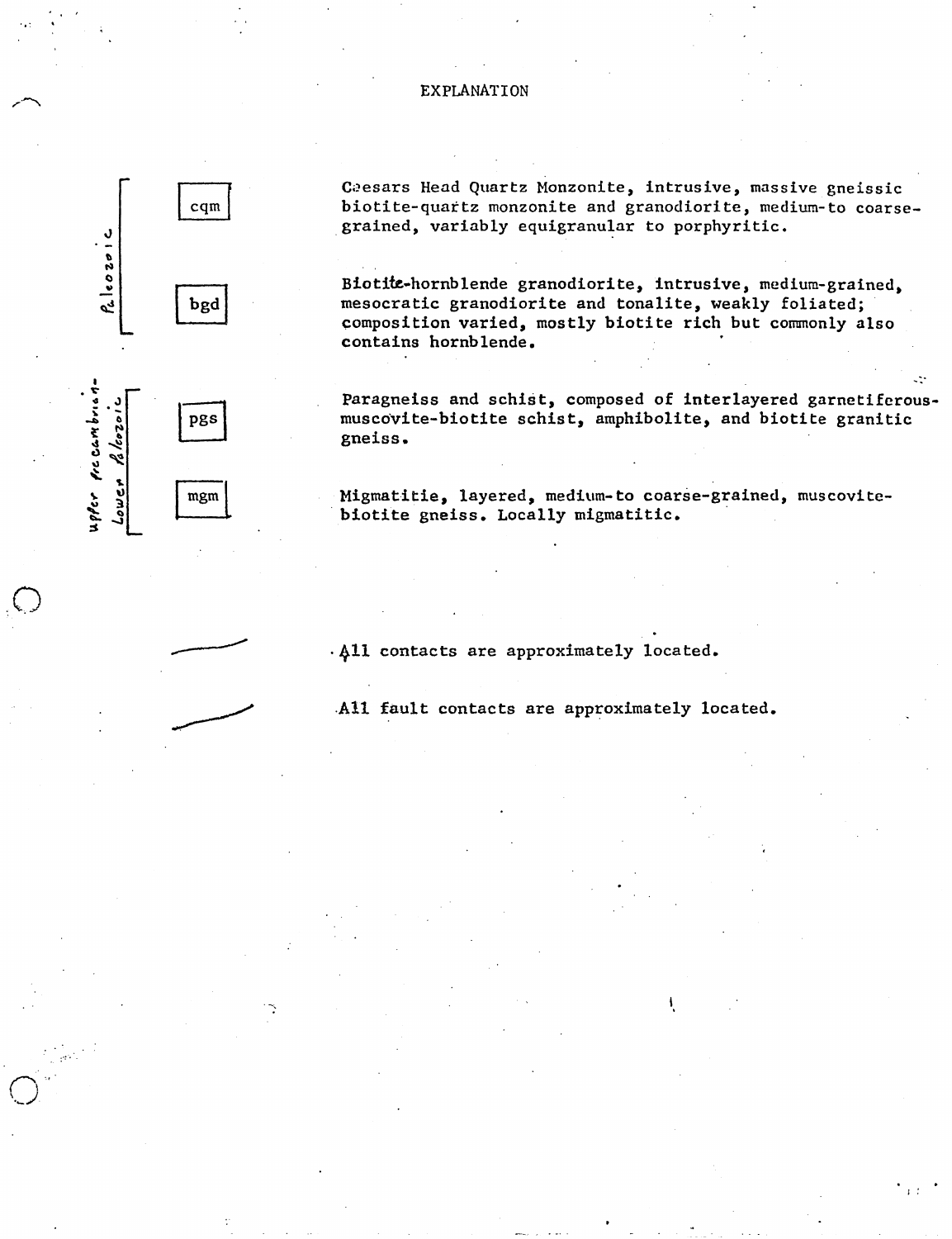

Figure 1. Preliminary geologic map of the Green River area